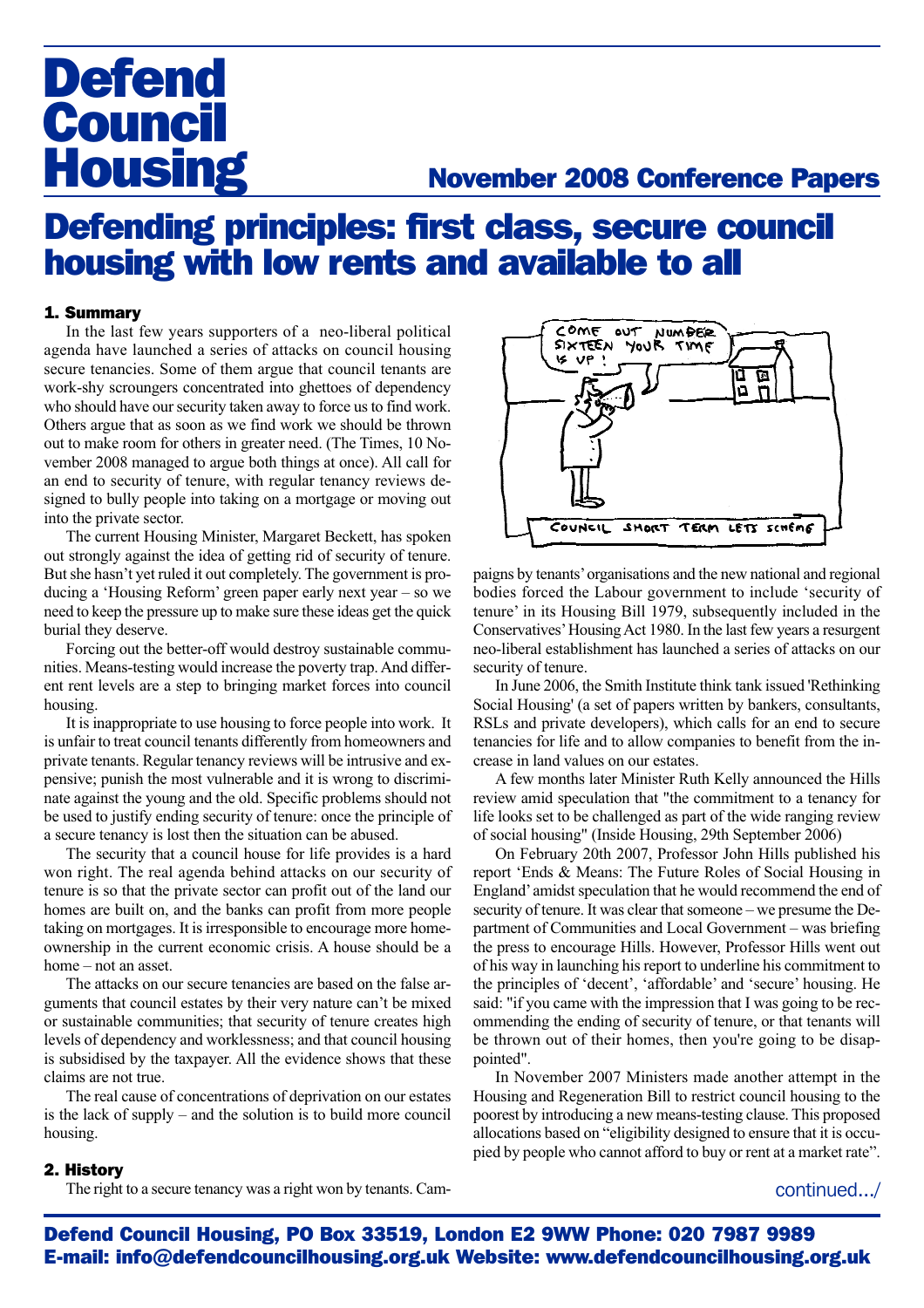#### ...continued

Shocked by the scale of opposition government amended the clause to change the criteria from low income to 'housing need'.

In February 2008 the next Minister for Housing, Caroline Flint, in her first speech as Minister, raised the threat of 'commitment contracts' – council tenancies conditional on being in work or looking for work. This provoked another storm of criticism.

#### 3. The 'Housing Reform Agenda'

Government is planning a new Housing Reform Green Paper. It was expected December 2008 but has now been put back to 'early next year'. This could either be because officials now lack confidence in getting a positive reception to their agenda or because the new Minister, Margaret Beckett, has called for a rethink.

Supporters of means testing have been arrogant – and clumsy – provoking massive outrage. In October - November 2008 we have seen the following:

• An attack on 'secure' tenancies from the Chartered Institute of Housing. Their Rethinking Housing report (October 2008) argues that when tenants' circumstances improve they should either move into the private sector (private renting or home ownership) or pay market rents. It includes a very specific attack on young tenants; and proposals to reform housing benefit which would effectively force council tenants out of high-value areas. The CIH was so shocked that tenants and others objected that they issued an immediate 'open letter'. This claims that they have been misrepresented in the press but doesn't change any of their arguments.

• A report by the New Local Government Network which recommends market rents, the end of secure tenancies, forcing elderly tenants to leave their family homes once their children grow up, and intrusive 'advice sessions' for tenants designed to bully them into the private sector. All wrapped up in the extraordinary and totally unsupported claim that this has something to do with 'tenant empowerment' (Tenant Empowerment: What the new regulatory regime must deliver, New Local Government Network, October 2008). The author of the report is a director of Pinnacle – a profit-making company which contributed to the Smith Institute report in 2006.

• The latest contribution from the Smith Institute (Visions of Social Housing: international perspectives, November 2008) argues for housing benefit to be replaced by time-limited US-style 'housing vouchers', more involvement from profit-making providers, selling off parts of council housing onto the private market to break up 'mono-tenure estates'; more 'products' to encourage homeownership including 'intergenerational transfer of assets'; and 'flexible' tenancies with annual reviews.

• A front page article in The Times (10 November 2008) which effectively argued that "because the Government hasn't built anything like enough public housing for rent and can't provide for the huge numbers in housing need... it should now turn tenants out of council houses to make room for even poorer people." (Austin Mitchell MP)

So far it seems that the present Housing Minister, Margaret Beckett, isn't going to be bounced into means testing or imposing time limits or other conditions on council housing. Speaking at a Smith Institute seminar on 11th November 2008, the Minister made it clear that any policy changes would have to be evidence based. In an upbeat speech she clearly suggested she understood that council housing had a wider role "social housing will always be a vital resource for the vulnerable; but it needs to be more than just that. It should not just be there in times of crisis: it needs to provide better opportunities and support."

""I am not at all sympathetic to the notion that council housing residents should somehow lose their security of tenure." Hansard, 18 November 2008

We've seen off these proposals before but we need to keep up the pressure to ensure that the Housing Reform Green Paper doesn't go the way the neo-liberals want.

#### 4. Arguments against means-testing

#### Forcing out the better-off would destroy sustainable communities

The biggest criticism of means-testing is that it would turn council estates into transit camps and undermine the whole concept of sustainable and mixed communities which government keeps telling us it wants to achieve. If anyone whose income rises above the breadline is forced by the threat of rent rises to move into the private market or take on a mortgage, it would have the effect of reducing the mixture of incomes on our estates, and increasing the concentration of deprivation.

#### Means-testing would increase the poverty trap

Losing security of tenure or having to pay higher rents would also increase the poverty trap and be a strong disincentive to find work.

"threatening rent increases will create more problems than it will solve. Tying rents to a family's income will create perverse disincentives for tenants. Under the constant threat of rent changes, tenants will question why they are being penalised for a positive change in circumstance, like getting a new job or a better salary. Faced with regular means tests, many tenants may be left asking, 'why bother?'." (Adam Sampson, chief executive, Shelter, Inside Housing, 17 October 2008)

The New Local Government Network attempt to justify their arguments on means-testing by claiming that 261,000 council tenant households have a household income of £24,000 a year (http://www.nlgn.org.uk/public/press-releases/good-house-keeping-stronger-communities-through-local-housing-intervention/)

But £24,000 a year (total household income – not salary!) using their own figures, is below the average household income. Nor is a household income of £24,000 anything like enough to take on a mortgage in most areas, unless, as in 'sub-prime' lending, the income-to-mortgage ratio is so high that it puts the kind of impossible strain on people's finances which has led to the present crisis.

A council tenancy is not just important because it's affordable - but also because it's secure. Forcing someone out into the private sector just because they can afford it now is wrong – they could be out of work tomorrow. This is especially true where the household income relies on two or more salaries. Employment is simply not safe or long-term any more. The evidence shows that shortterm work and fluctuating incomes are a major cause of mortgage arrears. (See A Sustainable Option? Home ownership and mortgage possession actions in Wales, Shelter Cymru, 2008)

Means-tested housing benefit already causes massive problems for those in short-term or low-paid work, or trying to run small businesses. People able to work in flexible or part-time jobs, have no option but to find that employment in 'informal' (undeclared) work. (People in Low Paid Informal Work: Need not Greed, Joseph Rowntree Foundation, June 2006).

#### Different rent levels would bring market forces into council housing

Means-testing rents is a step towards bringing market forces into council housing. Several organisations are already calling for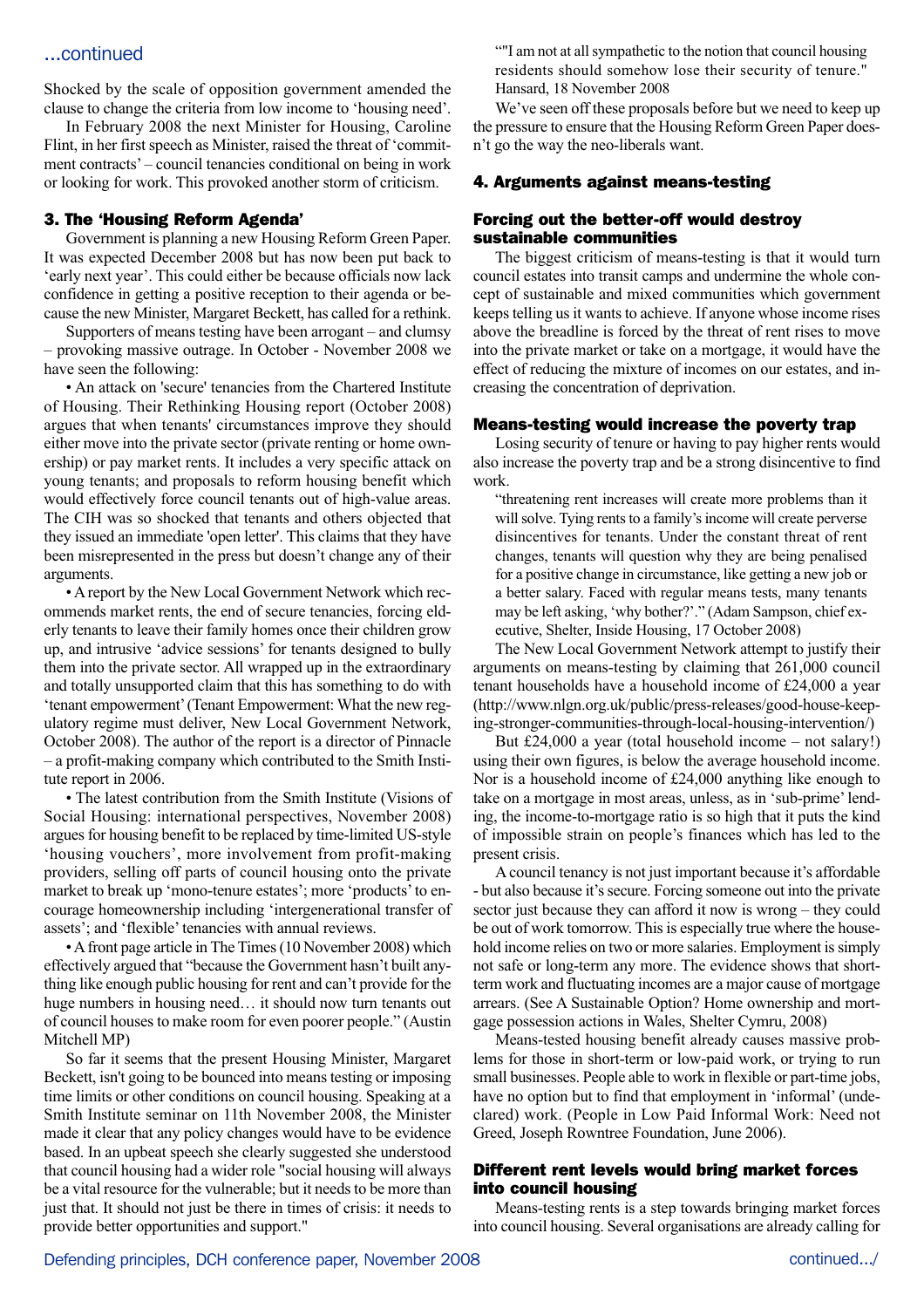#### ...continued

#### market rents:

"A regulatory body for social housing needs to operate with a consumer focus and a clear mandate to champion the transition towards a more effective market… Government should explore the case for the introduction over time of stronger price mechanisms into affordable housing…To help achieve this, the Treasury and the Department for Work and Pensions should step up exploratory work on reform of housing benefit" ('House Rules: Submission from the National Consumer Council to the Cave Review on Housing Regulation')

Market forces would mean that rents will rise to market levels, bringing a return to the days of Rachmanism, and that the best housing will have the highest rents, forcing the poorest into the most appalling conditions. This will take us right back to where we were when council housing was first invented to overcome the problems of the private market.

#### 5. Arguments against conditional tenancies

It is inappropriate to use housing to force people (young or old) into work. Firstly it is unfair because these sanctions are only being suggested against council tenants – not against homeowners and private tenants. Secondly, it is completely unnecessary because of the huge number of conditions and sanctions already attached to receipt of benefit. All the evidence shows that the reason for unemployment among council tenants is the same as the reason for unemployment everywhere – the lack of secure, adequately-paid work. Threatening to take away someone's home because they are unable to work would mean punishing the most vulnerable, as all of the arguments below against regular tenancy reviews demonstrate.

#### 6. Regular tenancy reviews will punish the most vulnerable

The big problem with the Hills report is that he does open a door – he talks about 'offering alternatives' both to people who approach the council in housing need and existing tenants. He does explicitly condemn any attempt to force them on people against their wishes (page 157). However, the neo-liberals have pounced on this opportunity.

Especially when applied to the vulnerable and elderly, 'choice' easily becomes an alibi for coercion. Yet the CIH report explicitly calls for senior citizens and the vulnerable to be included in their plans for regular reviews looking at personal circumstances.

It is not hard to imagine the effect on people with fragile health or learning difficulties of regular reviews telling them they should move into the private sector.

#### Reviews will be intrusive and expensive

The idea of regular tenancy reviews will add to the administrative burden on landlords and cause them to have a far too intrusive role in tenants' lives.

The already unbalanced relationship between landlord and tenant in which one side has power over the other can only be fractured by landlords having to take on a policing role over every circumstance of a tenant's life.

"Once they have run out of ideas, which it appears they have, about how to build new houses they come out with this nonsense. [Landlords] are there as a social housing provider not as judge and jury… A person's individual circumstances are their own and nothing to do with any outside agency." (Milan Radulovic, portfolio holder for housing, Broxtowe Council, Inside Housing, 08 October 2008)

#### Wrong to discriminate against the young and the old

The Chartered Institute of Housing argue that there is a specific problem with secure tenancies let to young people, without adequate support, who are anti-social and cause problems for their neighbours.

Young people already face massive discrimination (single room rate housing allowance; lower rates of benefit; lower minimum wages etc). It is outrageous to add to this discrimination when only a small number of young people cause problems.

Elderly people come under particular fire from the attacks on secure tenancies. The New Local Government Network argue that there is a big problem in the 'social sector' with overcrowding on the one hand, and large numbers of people under-occupying on the other, so there should be compulsion to make people who are under-occupying move into smaller homes.

The lack of suitable homes for families was caused by reduction in supply as a direct result of government policies over the last 30 years – why should tenants be punished for this? According to research older people are only slightly more likely to underoccupy than other age groups (Older People's Housing and Under-occupancy: A Policy brief, ILC, July 2007.) Age Concern warn:

"Many older people make a positive choice to remain in a longterm family home… It is important therefore that the issue of 'under-occupancy' is approached from the perspective of improving choice rather than coercing people to move against their wishes." (Age Agenda, Age Concern, 2008)

#### Unfair to treat council tenants differently

Why should those in council housing be treated differently to those in other forms of tenure? There is a good deal more underoccupation in the owner-occupied sector and equal lack-of-supply problems for young families trying to buy family-size homes but this solution is only proposed for council and housing association tenants. This is unfair. Similarly a young person who obtains a mortgage, although they will be massively subsidised over the years by the state, is not thrown out of their home if their circumstances improve. And no-one living in private rented accommodation or their parents' home is threatened with eviction if they fail to find work – or charged more rent if their salary goes up.

Why should employment "help" be tenure specific and why is it appropriate for "housing" rather than health or education professionals to be given new powers to call people into interviews? When millions face insecurity and instability the last thing they need is a threat to their 'secure' tenancy.

#### Once the principle of a secure tenancy is lost then the situation can be abused

No-one would deny that there are particular problems with overcrowding and with a small proportion of younger tenants causing anti-social behaviour problems, but it is wrong to use these specific problems to attack security of tenure. The suggestion of using the sledgehammer of removing security of tenure to crack the nut of specific problems must lead to a question as to the real motives behind this drive.

Once the principle of a secure tenancy is lost then the situation can be abused. A change which is brought in on the back of specific arguments about overcrowding or anti-social young people can and will be abused by unscrupulous landlords seeking to develop high-value property.

It is not hard to imagine elderly people forced out of well-built family homes in affluent areas into flats in tower blocks – with the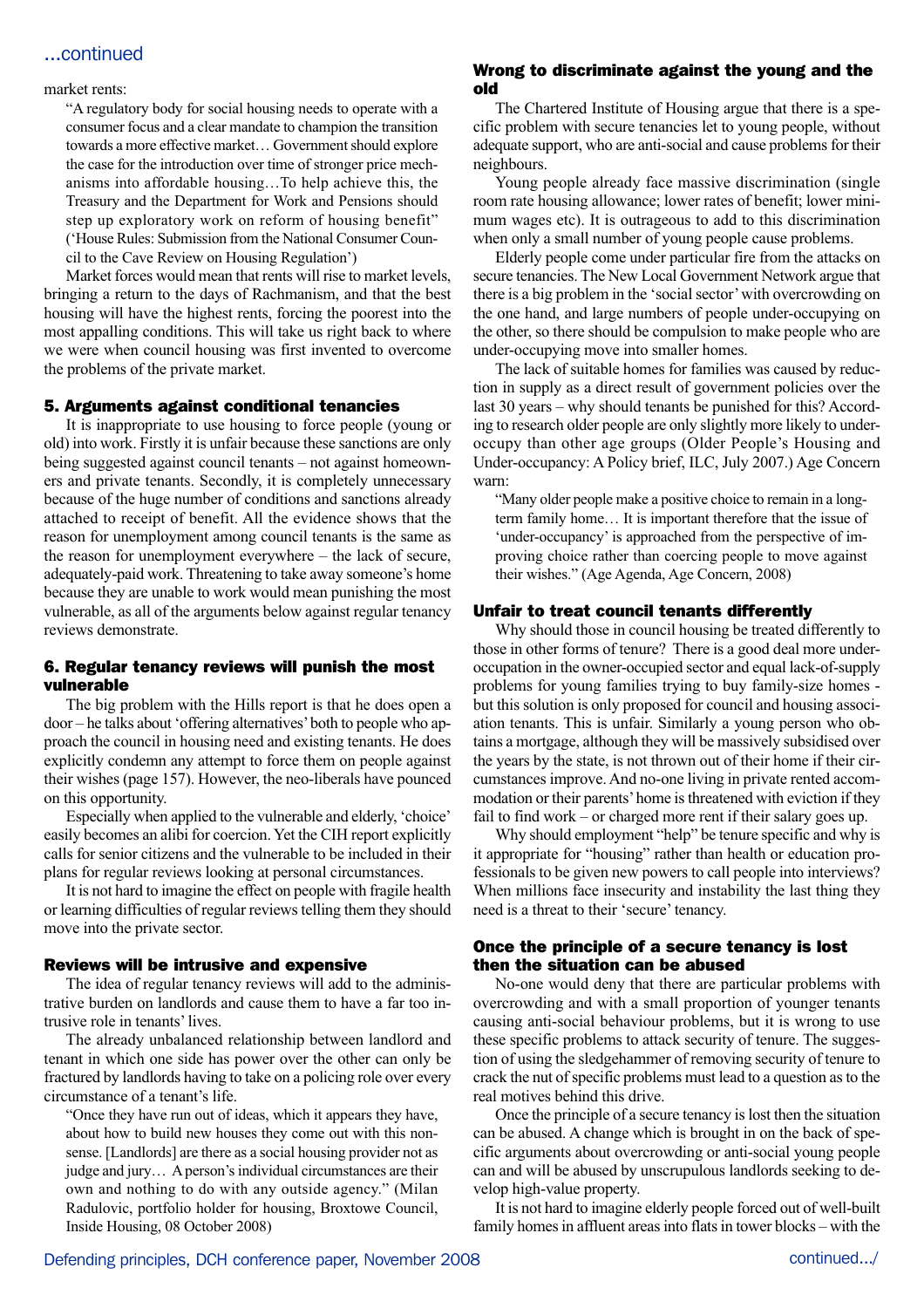#### ... continued

empty homes then being sold off on the open market. Sales of high-value voids are entirely legal and in common practice already so any unscrupulous landlord could do this.

Housing professionals concerned about real problems shouldn't allow themselves to be hijacked by the right-wing lobbyists who began the debate.

#### 7. General arguments against ending security of tenure

#### The right to a council house for life is a key welfare state principle

Council housing was not originally intended to be just a 'safety net'. Instead it was developed on the principle that it should be open to all:

"It is entirely undesirable that modern housing estates only one type of citizen should live. If we are to enable citizens to lead a full life, if they are to be aware of the problems of their neighbours, then they should be drawn from different sections of the community. We should aim to introduce what has always been the lovely feature of the English and Welsh village, where the doctor, the grocer, the butcher and the farm labourer all lived in the same street… the living tapestry of a mixed community."(Aueurin Bevan, 1949, quoted in M. Foot (1973), Aneurin Bevan, Volume Two: 1945-1960)

Their proposals go directly counter to the whole spirit of the welfare state. What would the reaction be if anyone suggested that people who can 'afford' the private market be forced to pay for their health care or childrens' education? That, of course, would go against the fundamental principles underpinning the post war consensus that millions of people support. Better to start with council tenants who can be more easily stigmatised and some must think more easily bullied.

The principle that needs defending is that council housing should be a mainstream tenure of choice, available to all who want to rent as an alternative to the private market.

#### Land – The Real Agenda

It is no coincidence that the set of papers by the Smith Institute link together two calls – for an end to security of tenure and for investors to be able to make money out of increasing land values. To benefit from increased land values landlords have to be able to get rid of their tenants. Hence the calls for an end to security of tenure.

"Deprived social housing estates now look outdated and have become a huge challenge for the UK; Regeneration initiatives that are dominated by public spending always risk failure; Short termism and risk aversion is rife in public-sector controlled intervention; Distinguish between two private sectors – short term house builders and long term investors; Long term investors look to benefit from uplift in land values… Explore ways to bring private sector investors into area regeneration… Transform the notion of regeneration spending into investment, with rising whole neighbourhood land values the asset" Perry Lloyd, Director, Pinnacle Regeneration Group, writing in 'Rethinking Social Housing', Smith Institute, June 2006)

Where the land concerned is not just owned by the council but consists of land on existing council estates than there will be a direct impact on the quality of life of tenants living on the estates. Tenants don't want to see our garages, playgrounds and green spaces swallowed up to build luxury housing our children won't be able to afford.

#### Irresponsible to encourage more homeownership

It's irresponsible to even think of promoting more home-ownership – especially among those who can least afford it – in the current economic climate (see the DCH Conference Paper Private Sector Failure: Housing Crisis, Credit Crunch and Recession for details).

#### A house should be a home – not an asset

At the core of the CIH report is the concept of housing as not a home but an 'asset'. The idea comes virtually word for word from the Smith Institute report:

"In housing terms, a home is no longer just about a roof over our heads. It is also, or sometimes only, an asset, an investment, a pension, an income, sometimes a liability, an office, a business… Society has changed, the fundamental principles of social housing policy have not." (Rethinking Social Housing, Smith Institute, 2006)

"Today, a home is much more than a place to live. It is also, and indeed sometimes only, an investment, a pension, an income, an office, a business and sometimes a potential liability. Society has moved on but our basic principles of public housing policy have not." (Rethinking Housing, CIH, 2008)

And yet it is precisely this kind of thinking which has led to so many people being pushed into home-ownership who can't afford it – in other words, the sub-prime mortgage lending which has resulted in the present economic catastrophe.

#### 8. Exposing the Myths

There has been a concerted attempt in recent years to stigmatise council housing. This is based on the false arguments that council estates by their very nature can't be mixed or sustainable communities; that security of tenure creates high levels of dependency and worklessness; and that council housing is subsidised by the taxpayer. But all the evidence shows that these claims are false.

#### Security of tenure is vital to sustainable communities

In its heyday, council housing was used by a mixture of people. Professor Hills identified that in 1979 "20% of the richest tenth lived in social housing" (page 45, Ends and Means, Feb 2007). In the biggest phase of council-house building after the war council estates largely consisted of working families. Many who were working in the 1980s and 90s were encouraged to buy their homes (and so are no longer tenants) and others have now reached pension age. It is not surprising that the proportion of tenants not in work has increased. (See The Demand for Social Rented Housing, Cambridge Centre for Housing and Planning Research, 2006)

Most of the concentrations of deprivation that Ministers point to today are the direct result of national housing policy. Chronic shortage of council homes forced councils to allocate only to the most desperate: mainly single parents with young children, the disabled and mentally ill.

Security of tenure is an asset in terms of making communities sustainable – not the other way around:

"Without this long-term security, we would lose the vested interest we currently have to look after and invest in our neighbourhoods and communities." (Pat Rowe, Chair, Taunton Deane Tenants Against Transfer)